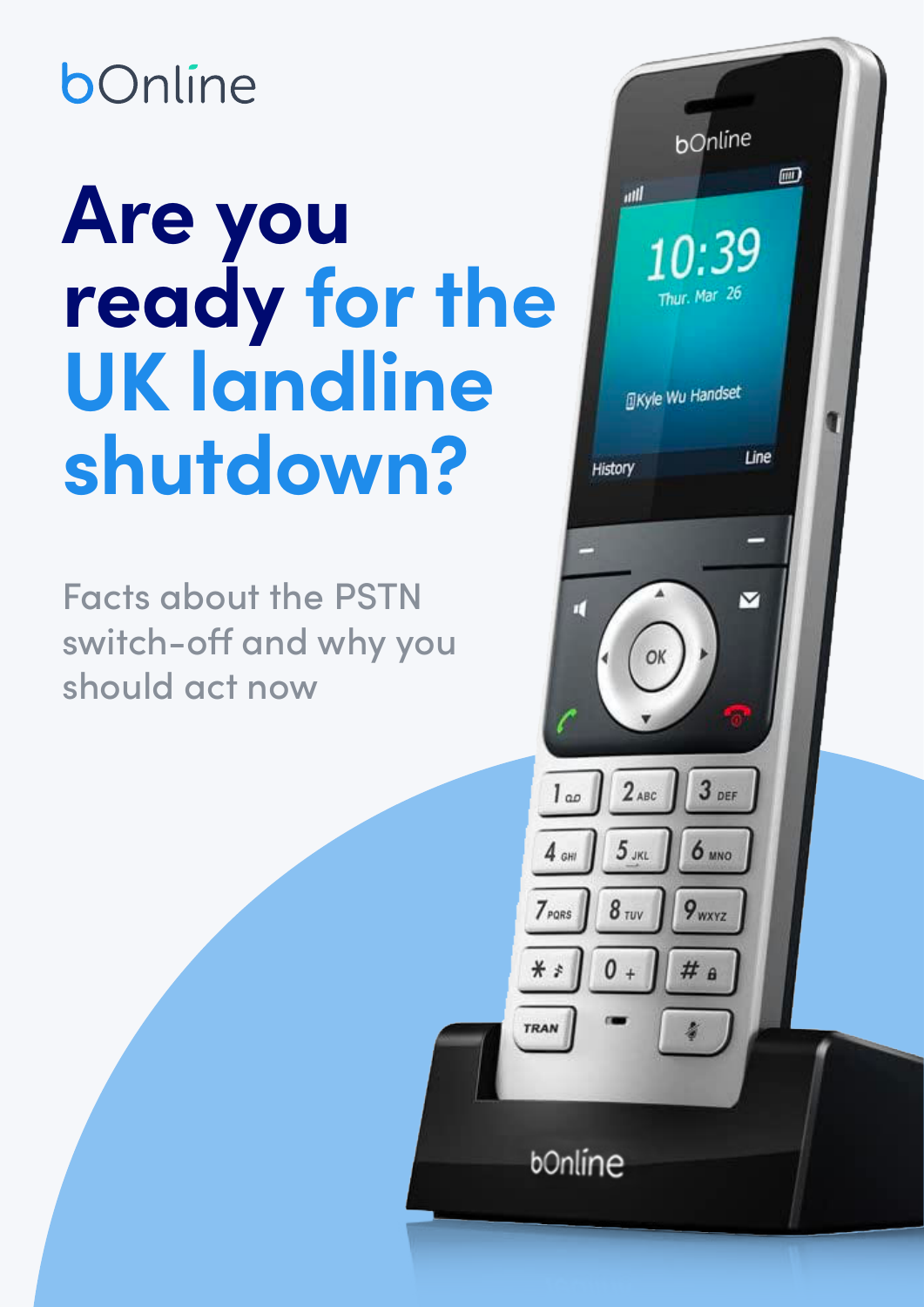A major change is coming to the UK's telecoms network, with landlines being phased out of use and the system switched off from 2025.

Openreach, the organisation responsible for building and maintaining the UK's phone network, will turn off the country's analogue public switched telephone network (PSTN) - landlines to the layperson - as part of a phased switchover to digital telephony for the whole of the country.

This will affect many businesses, with small firms especially likely to require an upgrade. At present, 2.4 million businesses in the UK still rely on traditional phone line systems to support their operations, but what does this mean for you?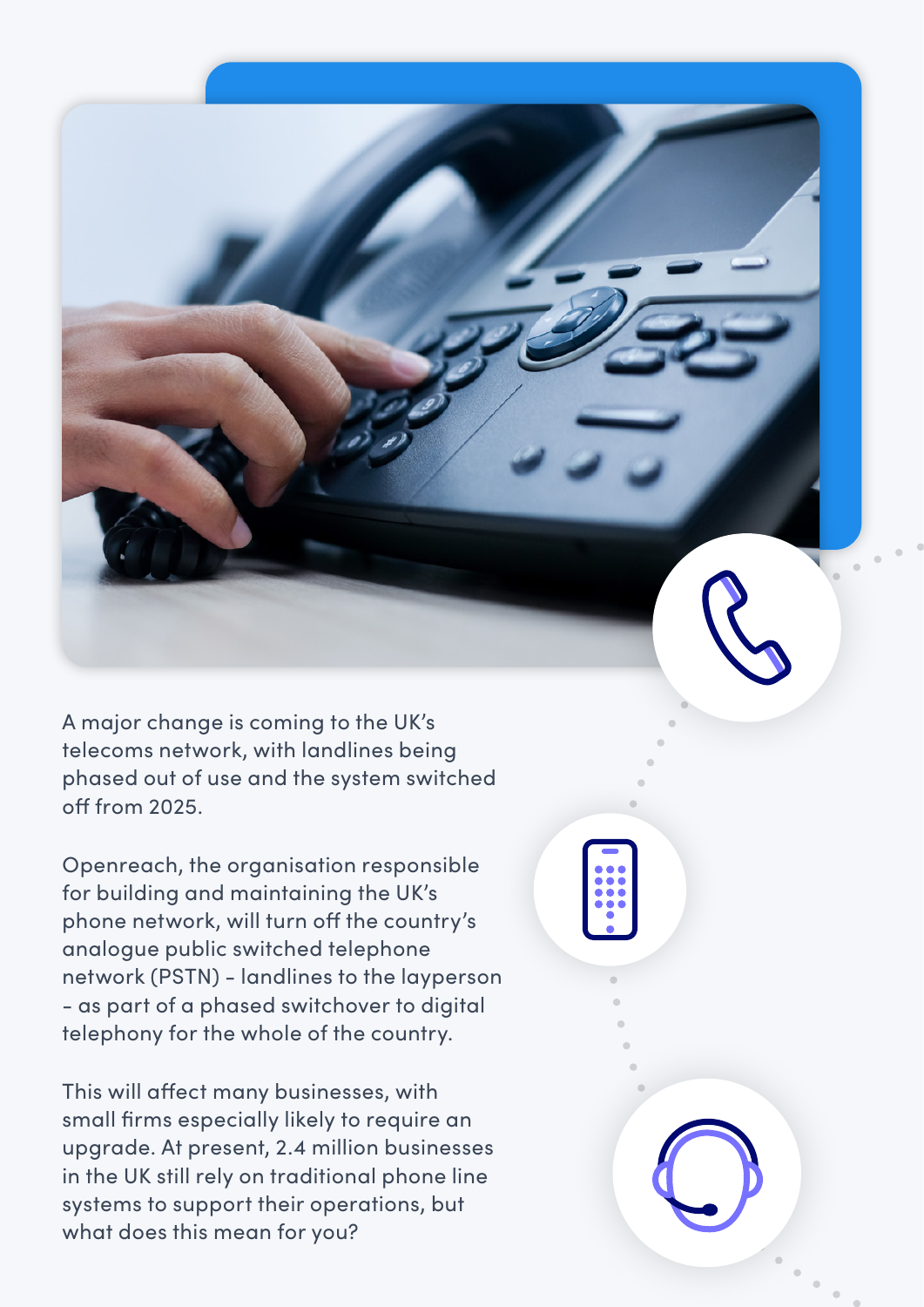#### **What systems rely on landlines today?**

A host of business functions that you might not be aware of still rely on traditional landlines to carry information and to operate correctly. As well as voice services, these include:



This is just a selection of the processes and systems that will need to be transferred away from PSTN and ISDN (Integrated Services Digital Network - which is reliant on the landline network to operate) before the landline switch off, or you could face the prospect of significant disruption to your business operations.

#### **When is this happening?**



The simple answer is that the phased approach to landline shutdown in the UK is already underway. Openreach is already implementing a 'stop sell' schedule that will see more than 550 exchanges across the country removed from the legacy network.

This is set to be completed by the end of 2023 and means businesses will no longer be able to buy new landline services after this date.









The network will then be switched off entirely in 2025.